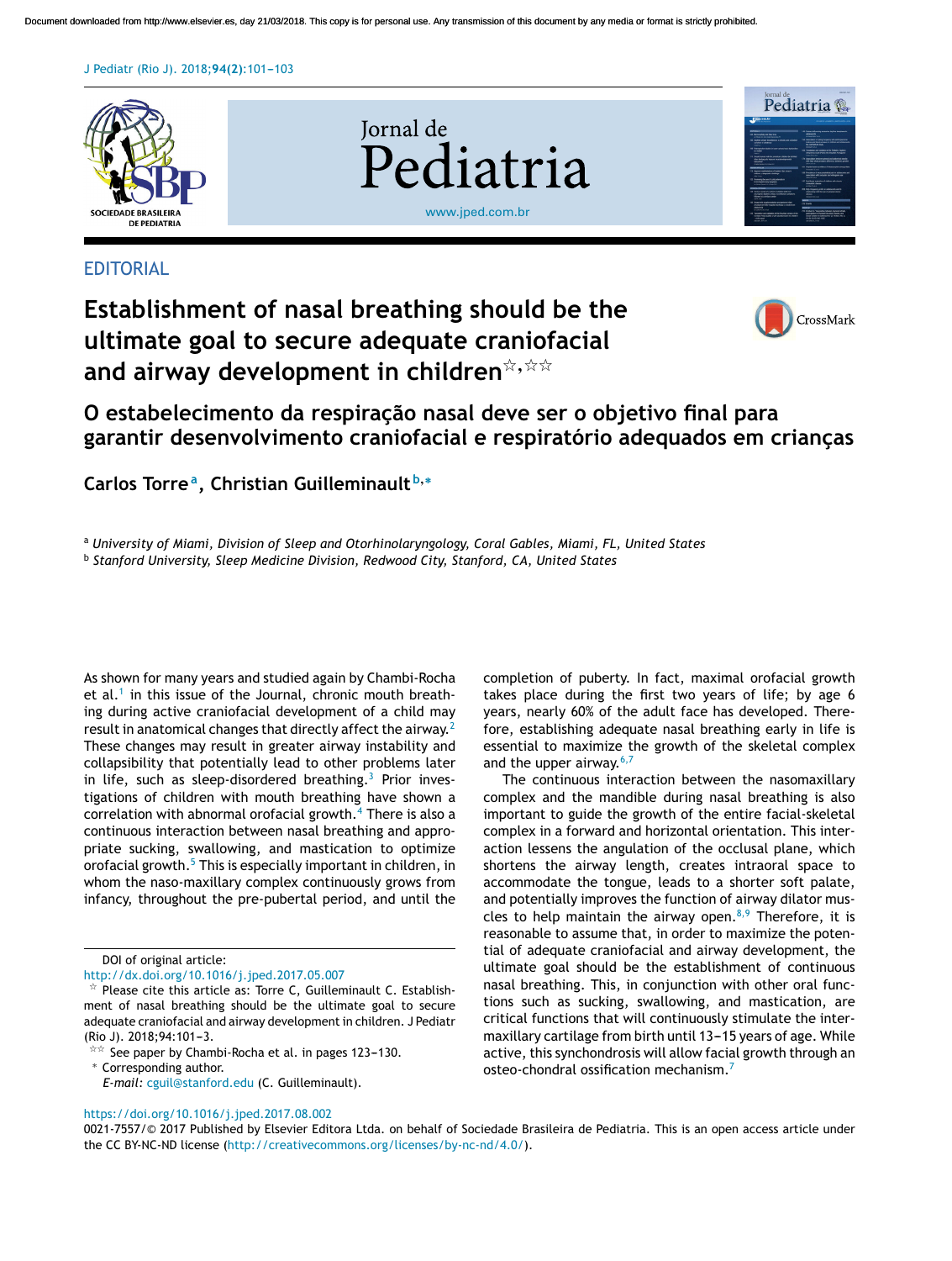#### 102 Torre C, Guilleminault C

Fitzpatrick et al. described how continuous mouth breathing leads to a significant increase in upper-airwayresistance.<sup>3</sup> In the 1980s, a number of groundbreaking experiments shed some light into these human observations, when a group of newborn Rhesus monkeys had their nasal passages blocked during the first six months of life.<sup>10</sup> At the end of this period, the monkeys were found to have narrowing of dental arches, decreased maxillary arch length, anterior cross-bite, maxillary overjet, and increased anterior facial height. EMG recordings of different orofacial and neck muscles also revealed an abrupt induction of rhythmic discharge patterns, very different from the nearly continuous low amplitude and desynchronized discharges most normal subjects have at rest.<sup>11,12</sup> Interestingly, at the end of the six-month period, the Rhesus monkeys were allowed to breathe normally through their noses, which led to normalization of muscle discharge and restoration of adequate orofacial growth.

In humans, restoration of normal nasal breathing continues to be a challenge even after correction of anatomical problems contributing to nasal resistance. Several theories attempt to explain why it is so challenging to re-train a person to become a nasal breather after years of mouth breathing. When there is a ''nasal disuse'', there is a loss of proprioception and a functional ''de-afferentation'' that prevent return to normal nasal air-exchange, even after the anatomical factors contributing to nasal obstruction are corrected.<sup>13</sup> Chronic mouth breathing also results in ''under-ventilation'' of the nose, which may lead to accumulation of inflammatory cells in the nasal mucosa that cause nasal resistance.<sup>14</sup> Finally, the same anatomic disturbances in orofacial growth that result from chronic oral breathing, in particular the narrowing of the dental arches, may limit the intranasal space and may also cause deviation of the nasal septum secondary to its compression by the high arched palate in a cephalo-caudal orientation.<sup>15</sup>

Comparing humans to the Rhesus monkeys may help us understand why there is so little room for error in our species and why it is important to address abnormal nasal breathing and poor oral functions early in life to maximize the growth potential of the craniofacial skeleton. The development of speech in *Homo sapiens*, as well as the switch to bipedalism, led to the elongation of the airway with the development of a poorly supported 2-4 mm oropharynx that lacks an epiglottis lock against the palate.<sup>16</sup> In addition, to facilitate speech, there was an anterior migration of the foramen magnum and a regression of the maxillo-mandibular complex in order to establish the 1:1 ratio of the supra vocal cord tract necessary for adequate speech production.<sup>17</sup> The regression of the skeletal complex came at the expense of teeth. Compared to humans, which have 32 teeth, other monkey species such as the chimpanzee can have up to 44 teeth. The result of this compromised skeletal complex was a pushback of the tongue, which led it to become an obstructive element by becoming part of the upper airway.<sup>18</sup> In monkeys and most other species, the tongue is confined to the oral cavity and does not block the airway.

Nasal breathing during sleep is essential to stimulate adequate ventilation, activate reflexes that help maintain the tonicity of the muscles that stabilize the upper airway, and to avoid the airway instability that results from mouth breathing.<sup>19</sup> Addressing mouth breathing during sleep is essential, considering that, at birth, the child spends nearly 80% of the time asleep, and even at 6 years of age they continue to have a prolonged sleeping time where they can spend up to 25% of their day sleeping. Studies monitoring nasal and mouth breathing during sleep have shown that normal individuals spend 96% of their sleep time breathing through their nose. $20$  This observation was confirmed by other studies showing that normal children between the ages of 4 and 6 years of age oscillate between 0 to 10% of the time breathing through their mouth during sleep, with a mean of 4% of the time.

Considering all this, it is therefore essential to address any problems such as chronic mouth breathing that contributes to poor skeletal and airway development in children. Under these circumstances, patients may not have enough room to accommodate the tongue or other structures, such as the palatine and lingual tonsils, that may become obstructive elements during sleep. Limited airway space from poor skeletal development may also prevent patients from maintaining adequate airway patency as they progress through the natural stages of sleep and their muscles relax. The combination of these elements may ultimately result in airflow limitation during sleep that leads to frequent arousals and drops in the blood-oxygen saturation levels, which defines what is known as obstructive sleep apnea.

#### **Conflicts of interest**

The authors declare no conflicts of interest.

#### **References**

- 1. [Chambi-Rocha](http://refhub.elsevier.com/S0021-7557(17)30831-8/sbref0105) [A,](http://refhub.elsevier.com/S0021-7557(17)30831-8/sbref0105) [Cabrera-Domínguez](http://refhub.elsevier.com/S0021-7557(17)30831-8/sbref0105) [ME,](http://refhub.elsevier.com/S0021-7557(17)30831-8/sbref0105) [Domínguez-Reyes](http://refhub.elsevier.com/S0021-7557(17)30831-8/sbref0105) [A.](http://refhub.elsevier.com/S0021-7557(17)30831-8/sbref0105) [Breathing](http://refhub.elsevier.com/S0021-7557(17)30831-8/sbref0105) [mode](http://refhub.elsevier.com/S0021-7557(17)30831-8/sbref0105) [influence](http://refhub.elsevier.com/S0021-7557(17)30831-8/sbref0105) [on](http://refhub.elsevier.com/S0021-7557(17)30831-8/sbref0105) [craniofacial](http://refhub.elsevier.com/S0021-7557(17)30831-8/sbref0105) [development](http://refhub.elsevier.com/S0021-7557(17)30831-8/sbref0105) [and](http://refhub.elsevier.com/S0021-7557(17)30831-8/sbref0105) [head](http://refhub.elsevier.com/S0021-7557(17)30831-8/sbref0105) [posture.](http://refhub.elsevier.com/S0021-7557(17)30831-8/sbref0105) [J](http://refhub.elsevier.com/S0021-7557(17)30831-8/sbref0105) [Pediatr](http://refhub.elsevier.com/S0021-7557(17)30831-8/sbref0105) [\(Rio](http://refhub.elsevier.com/S0021-7557(17)30831-8/sbref0105) [J\).](http://refhub.elsevier.com/S0021-7557(17)30831-8/sbref0105) 2018;94:123-30.
- 2. [Mcnamara](http://refhub.elsevier.com/S0021-7557(17)30831-8/sbref0110) [J.](http://refhub.elsevier.com/S0021-7557(17)30831-8/sbref0110) [Influence](http://refhub.elsevier.com/S0021-7557(17)30831-8/sbref0110) [of](http://refhub.elsevier.com/S0021-7557(17)30831-8/sbref0110) [respiratory](http://refhub.elsevier.com/S0021-7557(17)30831-8/sbref0110) [pattern](http://refhub.elsevier.com/S0021-7557(17)30831-8/sbref0110) [on](http://refhub.elsevier.com/S0021-7557(17)30831-8/sbref0110) [craniofacial](http://refhub.elsevier.com/S0021-7557(17)30831-8/sbref0110) [growth.](http://refhub.elsevier.com/S0021-7557(17)30831-8/sbref0110) [Angle](http://refhub.elsevier.com/S0021-7557(17)30831-8/sbref0110) [Orthod.](http://refhub.elsevier.com/S0021-7557(17)30831-8/sbref0110) 1981;51:269-300.
- 3. [Fitzpatrick](http://refhub.elsevier.com/S0021-7557(17)30831-8/sbref0115) [M,](http://refhub.elsevier.com/S0021-7557(17)30831-8/sbref0115) [McLean](http://refhub.elsevier.com/S0021-7557(17)30831-8/sbref0115) [H,](http://refhub.elsevier.com/S0021-7557(17)30831-8/sbref0115) [Urton](http://refhub.elsevier.com/S0021-7557(17)30831-8/sbref0115) [A,](http://refhub.elsevier.com/S0021-7557(17)30831-8/sbref0115) [Tan](http://refhub.elsevier.com/S0021-7557(17)30831-8/sbref0115) [A,](http://refhub.elsevier.com/S0021-7557(17)30831-8/sbref0115) [O'Donell](http://refhub.elsevier.com/S0021-7557(17)30831-8/sbref0115) [E.](http://refhub.elsevier.com/S0021-7557(17)30831-8/sbref0115) [Effect](http://refhub.elsevier.com/S0021-7557(17)30831-8/sbref0115) [of](http://refhub.elsevier.com/S0021-7557(17)30831-8/sbref0115) [oral](http://refhub.elsevier.com/S0021-7557(17)30831-8/sbref0115) [or](http://refhub.elsevier.com/S0021-7557(17)30831-8/sbref0115) [nasal](http://refhub.elsevier.com/S0021-7557(17)30831-8/sbref0115) [breathing](http://refhub.elsevier.com/S0021-7557(17)30831-8/sbref0115) [route](http://refhub.elsevier.com/S0021-7557(17)30831-8/sbref0115) [on](http://refhub.elsevier.com/S0021-7557(17)30831-8/sbref0115) [upper](http://refhub.elsevier.com/S0021-7557(17)30831-8/sbref0115) [airway](http://refhub.elsevier.com/S0021-7557(17)30831-8/sbref0115) [resistance](http://refhub.elsevier.com/S0021-7557(17)30831-8/sbref0115) [during](http://refhub.elsevier.com/S0021-7557(17)30831-8/sbref0115) [sleep.](http://refhub.elsevier.com/S0021-7557(17)30831-8/sbref0115) [Eur](http://refhub.elsevier.com/S0021-7557(17)30831-8/sbref0115) [Respir](http://refhub.elsevier.com/S0021-7557(17)30831-8/sbref0115) [J.](http://refhub.elsevier.com/S0021-7557(17)30831-8/sbref0115) 2003;22:827-32.
- 4. [Linder-Aronson](http://refhub.elsevier.com/S0021-7557(17)30831-8/sbref0120) [S.](http://refhub.elsevier.com/S0021-7557(17)30831-8/sbref0120) [Dimensions](http://refhub.elsevier.com/S0021-7557(17)30831-8/sbref0120) [of](http://refhub.elsevier.com/S0021-7557(17)30831-8/sbref0120) [face](http://refhub.elsevier.com/S0021-7557(17)30831-8/sbref0120) [and](http://refhub.elsevier.com/S0021-7557(17)30831-8/sbref0120) [palate](http://refhub.elsevier.com/S0021-7557(17)30831-8/sbref0120) [in](http://refhub.elsevier.com/S0021-7557(17)30831-8/sbref0120) [nose](http://refhub.elsevier.com/S0021-7557(17)30831-8/sbref0120) [breathers](http://refhub.elsevier.com/S0021-7557(17)30831-8/sbref0120) [and](http://refhub.elsevier.com/S0021-7557(17)30831-8/sbref0120) [habitual](http://refhub.elsevier.com/S0021-7557(17)30831-8/sbref0120) [mouth](http://refhub.elsevier.com/S0021-7557(17)30831-8/sbref0120) [breathers.](http://refhub.elsevier.com/S0021-7557(17)30831-8/sbref0120) [Odontol](http://refhub.elsevier.com/S0021-7557(17)30831-8/sbref0120) [Rev.](http://refhub.elsevier.com/S0021-7557(17)30831-8/sbref0120) 1969;14:187-200.
- 5. [Vargervik](http://refhub.elsevier.com/S0021-7557(17)30831-8/sbref0125) [K,](http://refhub.elsevier.com/S0021-7557(17)30831-8/sbref0125) [Harvold](http://refhub.elsevier.com/S0021-7557(17)30831-8/sbref0125) [E.](http://refhub.elsevier.com/S0021-7557(17)30831-8/sbref0125) [Experiments](http://refhub.elsevier.com/S0021-7557(17)30831-8/sbref0125) [on](http://refhub.elsevier.com/S0021-7557(17)30831-8/sbref0125) [the](http://refhub.elsevier.com/S0021-7557(17)30831-8/sbref0125) [interaction](http://refhub.elsevier.com/S0021-7557(17)30831-8/sbref0125) [between](http://refhub.elsevier.com/S0021-7557(17)30831-8/sbref0125) [orofacial](http://refhub.elsevier.com/S0021-7557(17)30831-8/sbref0125) [function](http://refhub.elsevier.com/S0021-7557(17)30831-8/sbref0125) [and](http://refhub.elsevier.com/S0021-7557(17)30831-8/sbref0125) [morphology.](http://refhub.elsevier.com/S0021-7557(17)30831-8/sbref0125) [Ear](http://refhub.elsevier.com/S0021-7557(17)30831-8/sbref0125) [Nose](http://refhub.elsevier.com/S0021-7557(17)30831-8/sbref0125) [Throat](http://refhub.elsevier.com/S0021-7557(17)30831-8/sbref0125)  $J. 1987:66:201-8.$  $J. 1987:66:201-8.$
- 6. [Guilleminault](http://refhub.elsevier.com/S0021-7557(17)30831-8/sbref0130) [C,](http://refhub.elsevier.com/S0021-7557(17)30831-8/sbref0130) [Partinen](http://refhub.elsevier.com/S0021-7557(17)30831-8/sbref0130) [M,](http://refhub.elsevier.com/S0021-7557(17)30831-8/sbref0130) [Praud](http://refhub.elsevier.com/S0021-7557(17)30831-8/sbref0130) [JP,](http://refhub.elsevier.com/S0021-7557(17)30831-8/sbref0130) [Quera-Salva](http://refhub.elsevier.com/S0021-7557(17)30831-8/sbref0130) [MA,](http://refhub.elsevier.com/S0021-7557(17)30831-8/sbref0130) [Powell](http://refhub.elsevier.com/S0021-7557(17)30831-8/sbref0130) [N,](http://refhub.elsevier.com/S0021-7557(17)30831-8/sbref0130) [Riley](http://refhub.elsevier.com/S0021-7557(17)30831-8/sbref0130) [R.](http://refhub.elsevier.com/S0021-7557(17)30831-8/sbref0130) [Morphometric](http://refhub.elsevier.com/S0021-7557(17)30831-8/sbref0130) [facial](http://refhub.elsevier.com/S0021-7557(17)30831-8/sbref0130) [changes](http://refhub.elsevier.com/S0021-7557(17)30831-8/sbref0130) [and](http://refhub.elsevier.com/S0021-7557(17)30831-8/sbref0130) [obstructive](http://refhub.elsevier.com/S0021-7557(17)30831-8/sbref0130) [sleep](http://refhub.elsevier.com/S0021-7557(17)30831-8/sbref0130) [apnea](http://refhub.elsevier.com/S0021-7557(17)30831-8/sbref0130) [in](http://refhub.elsevier.com/S0021-7557(17)30831-8/sbref0130) [adolescents.](http://refhub.elsevier.com/S0021-7557(17)30831-8/sbref0130) [J](http://refhub.elsevier.com/S0021-7557(17)30831-8/sbref0130) [Pediatr.](http://refhub.elsevier.com/S0021-7557(17)30831-8/sbref0130) [1989;114:997](http://refhub.elsevier.com/S0021-7557(17)30831-8/sbref0130)-[9.](http://refhub.elsevier.com/S0021-7557(17)30831-8/sbref0130)
- 7. [Souki](http://refhub.elsevier.com/S0021-7557(17)30831-8/sbref0135) [BQ,](http://refhub.elsevier.com/S0021-7557(17)30831-8/sbref0135) [Lopes](http://refhub.elsevier.com/S0021-7557(17)30831-8/sbref0135) [PB,](http://refhub.elsevier.com/S0021-7557(17)30831-8/sbref0135) [Pereira](http://refhub.elsevier.com/S0021-7557(17)30831-8/sbref0135) [TB,](http://refhub.elsevier.com/S0021-7557(17)30831-8/sbref0135) [Franco](http://refhub.elsevier.com/S0021-7557(17)30831-8/sbref0135) [LP,](http://refhub.elsevier.com/S0021-7557(17)30831-8/sbref0135) [Becker](http://refhub.elsevier.com/S0021-7557(17)30831-8/sbref0135) [HM,](http://refhub.elsevier.com/S0021-7557(17)30831-8/sbref0135) [Oliveira](http://refhub.elsevier.com/S0021-7557(17)30831-8/sbref0135) [DD.](http://refhub.elsevier.com/S0021-7557(17)30831-8/sbref0135) [Mouth](http://refhub.elsevier.com/S0021-7557(17)30831-8/sbref0135) [breathing](http://refhub.elsevier.com/S0021-7557(17)30831-8/sbref0135) [children](http://refhub.elsevier.com/S0021-7557(17)30831-8/sbref0135) [and](http://refhub.elsevier.com/S0021-7557(17)30831-8/sbref0135) [cephalometric](http://refhub.elsevier.com/S0021-7557(17)30831-8/sbref0135) [pattern:](http://refhub.elsevier.com/S0021-7557(17)30831-8/sbref0135) [does](http://refhub.elsevier.com/S0021-7557(17)30831-8/sbref0135) [the](http://refhub.elsevier.com/S0021-7557(17)30831-8/sbref0135) [stage](http://refhub.elsevier.com/S0021-7557(17)30831-8/sbref0135) [of](http://refhub.elsevier.com/S0021-7557(17)30831-8/sbref0135) [dental](http://refhub.elsevier.com/S0021-7557(17)30831-8/sbref0135) [development](http://refhub.elsevier.com/S0021-7557(17)30831-8/sbref0135) [matter?](http://refhub.elsevier.com/S0021-7557(17)30831-8/sbref0135) [Int](http://refhub.elsevier.com/S0021-7557(17)30831-8/sbref0135) [J](http://refhub.elsevier.com/S0021-7557(17)30831-8/sbref0135) [Pediatr](http://refhub.elsevier.com/S0021-7557(17)30831-8/sbref0135) [Otorhi](http://refhub.elsevier.com/S0021-7557(17)30831-8/sbref0135)[nolaryngol.](http://refhub.elsevier.com/S0021-7557(17)30831-8/sbref0135) [2012;76:837-](http://refhub.elsevier.com/S0021-7557(17)30831-8/sbref0135)[41.](http://refhub.elsevier.com/S0021-7557(17)30831-8/sbref0135)
- 8. [Liu](http://refhub.elsevier.com/S0021-7557(17)30831-8/sbref0140) [SY,](http://refhub.elsevier.com/S0021-7557(17)30831-8/sbref0140) [Huon](http://refhub.elsevier.com/S0021-7557(17)30831-8/sbref0140) [LK,](http://refhub.elsevier.com/S0021-7557(17)30831-8/sbref0140) [Powell](http://refhub.elsevier.com/S0021-7557(17)30831-8/sbref0140) [NB,](http://refhub.elsevier.com/S0021-7557(17)30831-8/sbref0140) [Riley](http://refhub.elsevier.com/S0021-7557(17)30831-8/sbref0140) [R,](http://refhub.elsevier.com/S0021-7557(17)30831-8/sbref0140) [Cho](http://refhub.elsevier.com/S0021-7557(17)30831-8/sbref0140) [HG,](http://refhub.elsevier.com/S0021-7557(17)30831-8/sbref0140) [Torre](http://refhub.elsevier.com/S0021-7557(17)30831-8/sbref0140) [C,](http://refhub.elsevier.com/S0021-7557(17)30831-8/sbref0140) [et](http://refhub.elsevier.com/S0021-7557(17)30831-8/sbref0140) [al.](http://refhub.elsevier.com/S0021-7557(17)30831-8/sbref0140) [Lateral](http://refhub.elsevier.com/S0021-7557(17)30831-8/sbref0140) [pharyngeal](http://refhub.elsevier.com/S0021-7557(17)30831-8/sbref0140) [wall](http://refhub.elsevier.com/S0021-7557(17)30831-8/sbref0140) [tension](http://refhub.elsevier.com/S0021-7557(17)30831-8/sbref0140) [after](http://refhub.elsevier.com/S0021-7557(17)30831-8/sbref0140) [maxillomandibular](http://refhub.elsevier.com/S0021-7557(17)30831-8/sbref0140) [advancement](http://refhub.elsevier.com/S0021-7557(17)30831-8/sbref0140) [for](http://refhub.elsevier.com/S0021-7557(17)30831-8/sbref0140) [obstructive](http://refhub.elsevier.com/S0021-7557(17)30831-8/sbref0140) [sleep](http://refhub.elsevier.com/S0021-7557(17)30831-8/sbref0140) [apnea](http://refhub.elsevier.com/S0021-7557(17)30831-8/sbref0140) [is](http://refhub.elsevier.com/S0021-7557(17)30831-8/sbref0140) [a](http://refhub.elsevier.com/S0021-7557(17)30831-8/sbref0140) [marker](http://refhub.elsevier.com/S0021-7557(17)30831-8/sbref0140) [for](http://refhub.elsevier.com/S0021-7557(17)30831-8/sbref0140) [surgi](http://refhub.elsevier.com/S0021-7557(17)30831-8/sbref0140)[cal](http://refhub.elsevier.com/S0021-7557(17)30831-8/sbref0140) [success:](http://refhub.elsevier.com/S0021-7557(17)30831-8/sbref0140) [observations](http://refhub.elsevier.com/S0021-7557(17)30831-8/sbref0140) [from](http://refhub.elsevier.com/S0021-7557(17)30831-8/sbref0140) [drug-induced](http://refhub.elsevier.com/S0021-7557(17)30831-8/sbref0140) [sleep](http://refhub.elsevier.com/S0021-7557(17)30831-8/sbref0140) [endoscopy.](http://refhub.elsevier.com/S0021-7557(17)30831-8/sbref0140) [J](http://refhub.elsevier.com/S0021-7557(17)30831-8/sbref0140) [Oral](http://refhub.elsevier.com/S0021-7557(17)30831-8/sbref0140) [Maxillofac](http://refhub.elsevier.com/S0021-7557(17)30831-8/sbref0140) [Surg.](http://refhub.elsevier.com/S0021-7557(17)30831-8/sbref0140) 2015;73:1575-82.
- 9. [Camacho](http://refhub.elsevier.com/S0021-7557(17)30831-8/sbref0145) [M,](http://refhub.elsevier.com/S0021-7557(17)30831-8/sbref0145) [Liu](http://refhub.elsevier.com/S0021-7557(17)30831-8/sbref0145) [S,](http://refhub.elsevier.com/S0021-7557(17)30831-8/sbref0145) [Certal](http://refhub.elsevier.com/S0021-7557(17)30831-8/sbref0145) [V,](http://refhub.elsevier.com/S0021-7557(17)30831-8/sbref0145) [Capasso](http://refhub.elsevier.com/S0021-7557(17)30831-8/sbref0145) [R,](http://refhub.elsevier.com/S0021-7557(17)30831-8/sbref0145) [Powell](http://refhub.elsevier.com/S0021-7557(17)30831-8/sbref0145) [NB,](http://refhub.elsevier.com/S0021-7557(17)30831-8/sbref0145) [Riley](http://refhub.elsevier.com/S0021-7557(17)30831-8/sbref0145) [R.](http://refhub.elsevier.com/S0021-7557(17)30831-8/sbref0145) [Large](http://refhub.elsevier.com/S0021-7557(17)30831-8/sbref0145) [maxillomandibular](http://refhub.elsevier.com/S0021-7557(17)30831-8/sbref0145) [advancements](http://refhub.elsevier.com/S0021-7557(17)30831-8/sbref0145) [for](http://refhub.elsevier.com/S0021-7557(17)30831-8/sbref0145) [obstructive](http://refhub.elsevier.com/S0021-7557(17)30831-8/sbref0145) [sleep](http://refhub.elsevier.com/S0021-7557(17)30831-8/sbref0145) [apnea:](http://refhub.elsevier.com/S0021-7557(17)30831-8/sbref0145)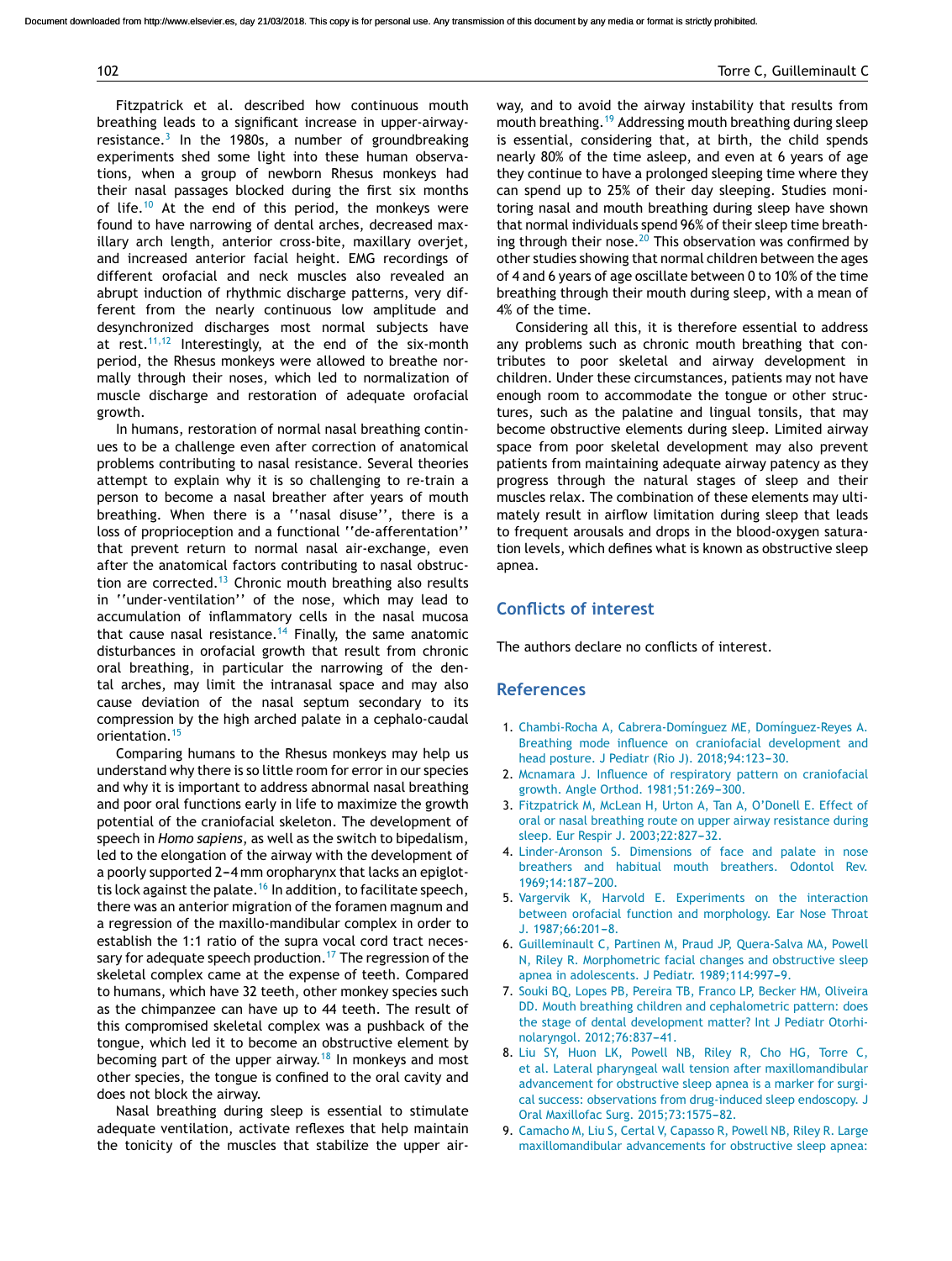#### Establishment of nasal breathing to secure adequate craniofacial and development 103

[an](http://refhub.elsevier.com/S0021-7557(17)30831-8/sbref0145) [operative](http://refhub.elsevier.com/S0021-7557(17)30831-8/sbref0145) [technique](http://refhub.elsevier.com/S0021-7557(17)30831-8/sbref0145) [evolved](http://refhub.elsevier.com/S0021-7557(17)30831-8/sbref0145) [over](http://refhub.elsevier.com/S0021-7557(17)30831-8/sbref0145) [30](http://refhub.elsevier.com/S0021-7557(17)30831-8/sbref0145) [years.](http://refhub.elsevier.com/S0021-7557(17)30831-8/sbref0145) [J](http://refhub.elsevier.com/S0021-7557(17)30831-8/sbref0145) [Craniomaxillo](http://refhub.elsevier.com/S0021-7557(17)30831-8/sbref0145)[fac](http://refhub.elsevier.com/S0021-7557(17)30831-8/sbref0145) [Surg.](http://refhub.elsevier.com/S0021-7557(17)30831-8/sbref0145) [2015;43:1113](http://refhub.elsevier.com/S0021-7557(17)30831-8/sbref0145)-[8.](http://refhub.elsevier.com/S0021-7557(17)30831-8/sbref0145)

- 10. [Harvold](http://refhub.elsevier.com/S0021-7557(17)30831-8/sbref0150) [E,](http://refhub.elsevier.com/S0021-7557(17)30831-8/sbref0150) [Tomer](http://refhub.elsevier.com/S0021-7557(17)30831-8/sbref0150) [B,](http://refhub.elsevier.com/S0021-7557(17)30831-8/sbref0150) [Vargervik](http://refhub.elsevier.com/S0021-7557(17)30831-8/sbref0150) [K,](http://refhub.elsevier.com/S0021-7557(17)30831-8/sbref0150) [Chierici](http://refhub.elsevier.com/S0021-7557(17)30831-8/sbref0150) [G.](http://refhub.elsevier.com/S0021-7557(17)30831-8/sbref0150) [Primate](http://refhub.elsevier.com/S0021-7557(17)30831-8/sbref0150) [experiments](http://refhub.elsevier.com/S0021-7557(17)30831-8/sbref0150) [on](http://refhub.elsevier.com/S0021-7557(17)30831-8/sbref0150) [oral](http://refhub.elsevier.com/S0021-7557(17)30831-8/sbref0150) [respiration.](http://refhub.elsevier.com/S0021-7557(17)30831-8/sbref0150) [Am](http://refhub.elsevier.com/S0021-7557(17)30831-8/sbref0150) [J](http://refhub.elsevier.com/S0021-7557(17)30831-8/sbref0150) [Orthod.](http://refhub.elsevier.com/S0021-7557(17)30831-8/sbref0150) [1981;79:](http://refhub.elsevier.com/S0021-7557(17)30831-8/sbref0150) [359](http://refhub.elsevier.com/S0021-7557(17)30831-8/sbref0150)-[72.](http://refhub.elsevier.com/S0021-7557(17)30831-8/sbref0150)
- 11. [Vargervik](http://refhub.elsevier.com/S0021-7557(17)30831-8/sbref0155) [K,](http://refhub.elsevier.com/S0021-7557(17)30831-8/sbref0155) [Miller](http://refhub.elsevier.com/S0021-7557(17)30831-8/sbref0155) [A,](http://refhub.elsevier.com/S0021-7557(17)30831-8/sbref0155) [Chierici](http://refhub.elsevier.com/S0021-7557(17)30831-8/sbref0155) [G,](http://refhub.elsevier.com/S0021-7557(17)30831-8/sbref0155) [Harvold](http://refhub.elsevier.com/S0021-7557(17)30831-8/sbref0155) [E,](http://refhub.elsevier.com/S0021-7557(17)30831-8/sbref0155) [Tomer](http://refhub.elsevier.com/S0021-7557(17)30831-8/sbref0155) [B.](http://refhub.elsevier.com/S0021-7557(17)30831-8/sbref0155) [Morphologic](http://refhub.elsevier.com/S0021-7557(17)30831-8/sbref0155) [response](http://refhub.elsevier.com/S0021-7557(17)30831-8/sbref0155) [to](http://refhub.elsevier.com/S0021-7557(17)30831-8/sbref0155) [changes](http://refhub.elsevier.com/S0021-7557(17)30831-8/sbref0155) [in](http://refhub.elsevier.com/S0021-7557(17)30831-8/sbref0155) [neuromuscular](http://refhub.elsevier.com/S0021-7557(17)30831-8/sbref0155) [patterns](http://refhub.elsevier.com/S0021-7557(17)30831-8/sbref0155) [experimentally](http://refhub.elsevier.com/S0021-7557(17)30831-8/sbref0155) [induced](http://refhub.elsevier.com/S0021-7557(17)30831-8/sbref0155) [by](http://refhub.elsevier.com/S0021-7557(17)30831-8/sbref0155) [altered](http://refhub.elsevier.com/S0021-7557(17)30831-8/sbref0155) [modes](http://refhub.elsevier.com/S0021-7557(17)30831-8/sbref0155) [of](http://refhub.elsevier.com/S0021-7557(17)30831-8/sbref0155) [respiration.](http://refhub.elsevier.com/S0021-7557(17)30831-8/sbref0155) [Am](http://refhub.elsevier.com/S0021-7557(17)30831-8/sbref0155) [J](http://refhub.elsevier.com/S0021-7557(17)30831-8/sbref0155) [Orthod.](http://refhub.elsevier.com/S0021-7557(17)30831-8/sbref0155) 1984;85:115-24.
- 12. [Miller](http://refhub.elsevier.com/S0021-7557(17)30831-8/sbref0160) [AJ,](http://refhub.elsevier.com/S0021-7557(17)30831-8/sbref0160) [Vargervik](http://refhub.elsevier.com/S0021-7557(17)30831-8/sbref0160) [K,](http://refhub.elsevier.com/S0021-7557(17)30831-8/sbref0160) [Chierici](http://refhub.elsevier.com/S0021-7557(17)30831-8/sbref0160) [G.](http://refhub.elsevier.com/S0021-7557(17)30831-8/sbref0160) [Experimentally](http://refhub.elsevier.com/S0021-7557(17)30831-8/sbref0160) [induced](http://refhub.elsevier.com/S0021-7557(17)30831-8/sbref0160) [neu](http://refhub.elsevier.com/S0021-7557(17)30831-8/sbref0160)[romuscular](http://refhub.elsevier.com/S0021-7557(17)30831-8/sbref0160) [changes](http://refhub.elsevier.com/S0021-7557(17)30831-8/sbref0160) [during](http://refhub.elsevier.com/S0021-7557(17)30831-8/sbref0160) [and](http://refhub.elsevier.com/S0021-7557(17)30831-8/sbref0160) [after](http://refhub.elsevier.com/S0021-7557(17)30831-8/sbref0160) [nasal](http://refhub.elsevier.com/S0021-7557(17)30831-8/sbref0160) [airway](http://refhub.elsevier.com/S0021-7557(17)30831-8/sbref0160) [obstruction.](http://refhub.elsevier.com/S0021-7557(17)30831-8/sbref0160) [Am](http://refhub.elsevier.com/S0021-7557(17)30831-8/sbref0160) [J](http://refhub.elsevier.com/S0021-7557(17)30831-8/sbref0160) [Orthod.](http://refhub.elsevier.com/S0021-7557(17)30831-8/sbref0160) 1984;85:385-92.
- 13. [Lee](http://refhub.elsevier.com/S0021-7557(17)30831-8/sbref0165) [S,](http://refhub.elsevier.com/S0021-7557(17)30831-8/sbref0165) [Guilleminault](http://refhub.elsevier.com/S0021-7557(17)30831-8/sbref0165) [C,](http://refhub.elsevier.com/S0021-7557(17)30831-8/sbref0165) [Chiu](http://refhub.elsevier.com/S0021-7557(17)30831-8/sbref0165) [H,](http://refhub.elsevier.com/S0021-7557(17)30831-8/sbref0165) [Sullivan](http://refhub.elsevier.com/S0021-7557(17)30831-8/sbref0165) [S.](http://refhub.elsevier.com/S0021-7557(17)30831-8/sbref0165) [Mouth](http://refhub.elsevier.com/S0021-7557(17)30831-8/sbref0165) [breath](http://refhub.elsevier.com/S0021-7557(17)30831-8/sbref0165)[ing,](http://refhub.elsevier.com/S0021-7557(17)30831-8/sbref0165) [''nasal](http://refhub.elsevier.com/S0021-7557(17)30831-8/sbref0165) [disuse,''](http://refhub.elsevier.com/S0021-7557(17)30831-8/sbref0165) [and](http://refhub.elsevier.com/S0021-7557(17)30831-8/sbref0165) [pediatric](http://refhub.elsevier.com/S0021-7557(17)30831-8/sbref0165) [sleep-disordered](http://refhub.elsevier.com/S0021-7557(17)30831-8/sbref0165) [breathing.](http://refhub.elsevier.com/S0021-7557(17)30831-8/sbref0165) [Sleep](http://refhub.elsevier.com/S0021-7557(17)30831-8/sbref0165) [Breath.](http://refhub.elsevier.com/S0021-7557(17)30831-8/sbref0165) 2015;19:1257-64.
- 14. [Gelardi](http://refhub.elsevier.com/S0021-7557(17)30831-8/sbref0170) [M,](http://refhub.elsevier.com/S0021-7557(17)30831-8/sbref0170) [Carbonara](http://refhub.elsevier.com/S0021-7557(17)30831-8/sbref0170) [G,](http://refhub.elsevier.com/S0021-7557(17)30831-8/sbref0170) [Maffezzoni](http://refhub.elsevier.com/S0021-7557(17)30831-8/sbref0170) [E,](http://refhub.elsevier.com/S0021-7557(17)30831-8/sbref0170) [Marvisi](http://refhub.elsevier.com/S0021-7557(17)30831-8/sbref0170) [M,](http://refhub.elsevier.com/S0021-7557(17)30831-8/sbref0170) [Quaranta](http://refhub.elsevier.com/S0021-7557(17)30831-8/sbref0170) [N,](http://refhub.elsevier.com/S0021-7557(17)30831-8/sbref0170) [Ferri](http://refhub.elsevier.com/S0021-7557(17)30831-8/sbref0170) [R.](http://refhub.elsevier.com/S0021-7557(17)30831-8/sbref0170) [Regular](http://refhub.elsevier.com/S0021-7557(17)30831-8/sbref0170) [CPAP](http://refhub.elsevier.com/S0021-7557(17)30831-8/sbref0170) [utilization](http://refhub.elsevier.com/S0021-7557(17)30831-8/sbref0170) [reduces](http://refhub.elsevier.com/S0021-7557(17)30831-8/sbref0170) [nasal](http://refhub.elsevier.com/S0021-7557(17)30831-8/sbref0170) [inflammation](http://refhub.elsevier.com/S0021-7557(17)30831-8/sbref0170) [assessed](http://refhub.elsevier.com/S0021-7557(17)30831-8/sbref0170) [by](http://refhub.elsevier.com/S0021-7557(17)30831-8/sbref0170) [nasal](http://refhub.elsevier.com/S0021-7557(17)30831-8/sbref0170) [cytology](http://refhub.elsevier.com/S0021-7557(17)30831-8/sbref0170) [in](http://refhub.elsevier.com/S0021-7557(17)30831-8/sbref0170) [obstructive](http://refhub.elsevier.com/S0021-7557(17)30831-8/sbref0170) [sleep](http://refhub.elsevier.com/S0021-7557(17)30831-8/sbref0170) [apnea](http://refhub.elsevier.com/S0021-7557(17)30831-8/sbref0170) [syndrome.](http://refhub.elsevier.com/S0021-7557(17)30831-8/sbref0170) [Sleep](http://refhub.elsevier.com/S0021-7557(17)30831-8/sbref0170) [Med.](http://refhub.elsevier.com/S0021-7557(17)30831-8/sbref0170) 2012;13:859-63.
- 15. [Akbay](http://refhub.elsevier.com/S0021-7557(17)30831-8/sbref0175) [E,](http://refhub.elsevier.com/S0021-7557(17)30831-8/sbref0175) [Cokkeser](http://refhub.elsevier.com/S0021-7557(17)30831-8/sbref0175) [Y,](http://refhub.elsevier.com/S0021-7557(17)30831-8/sbref0175) [Yilmaz](http://refhub.elsevier.com/S0021-7557(17)30831-8/sbref0175) [O,](http://refhub.elsevier.com/S0021-7557(17)30831-8/sbref0175) [Cevik](http://refhub.elsevier.com/S0021-7557(17)30831-8/sbref0175) [C.](http://refhub.elsevier.com/S0021-7557(17)30831-8/sbref0175) [The](http://refhub.elsevier.com/S0021-7557(17)30831-8/sbref0175) [relationship](http://refhub.elsevier.com/S0021-7557(17)30831-8/sbref0175) [between](http://refhub.elsevier.com/S0021-7557(17)30831-8/sbref0175) [posterior](http://refhub.elsevier.com/S0021-7557(17)30831-8/sbref0175) [septum](http://refhub.elsevier.com/S0021-7557(17)30831-8/sbref0175) [deviation](http://refhub.elsevier.com/S0021-7557(17)30831-8/sbref0175) [and](http://refhub.elsevier.com/S0021-7557(17)30831-8/sbref0175) [depth](http://refhub.elsevier.com/S0021-7557(17)30831-8/sbref0175) [of](http://refhub.elsevier.com/S0021-7557(17)30831-8/sbref0175) [maxil](http://refhub.elsevier.com/S0021-7557(17)30831-8/sbref0175)[lopalatal](http://refhub.elsevier.com/S0021-7557(17)30831-8/sbref0175) [arch.](http://refhub.elsevier.com/S0021-7557(17)30831-8/sbref0175) [Auris](http://refhub.elsevier.com/S0021-7557(17)30831-8/sbref0175) [Nasus](http://refhub.elsevier.com/S0021-7557(17)30831-8/sbref0175) [Larynx.](http://refhub.elsevier.com/S0021-7557(17)30831-8/sbref0175) [2013;40:286](http://refhub.elsevier.com/S0021-7557(17)30831-8/sbref0175)-[90.](http://refhub.elsevier.com/S0021-7557(17)30831-8/sbref0175)
- 16. [Dedhia](http://refhub.elsevier.com/S0021-7557(17)30831-8/sbref0180) [RC,](http://refhub.elsevier.com/S0021-7557(17)30831-8/sbref0180) [Rosen](http://refhub.elsevier.com/S0021-7557(17)30831-8/sbref0180) [CA,](http://refhub.elsevier.com/S0021-7557(17)30831-8/sbref0180) [Soose](http://refhub.elsevier.com/S0021-7557(17)30831-8/sbref0180) [RJ.](http://refhub.elsevier.com/S0021-7557(17)30831-8/sbref0180) [What](http://refhub.elsevier.com/S0021-7557(17)30831-8/sbref0180) [is](http://refhub.elsevier.com/S0021-7557(17)30831-8/sbref0180) [the](http://refhub.elsevier.com/S0021-7557(17)30831-8/sbref0180) [role](http://refhub.elsevier.com/S0021-7557(17)30831-8/sbref0180) [of](http://refhub.elsevier.com/S0021-7557(17)30831-8/sbref0180) [the](http://refhub.elsevier.com/S0021-7557(17)30831-8/sbref0180) [larynx](http://refhub.elsevier.com/S0021-7557(17)30831-8/sbref0180) [in](http://refhub.elsevier.com/S0021-7557(17)30831-8/sbref0180) [adult](http://refhub.elsevier.com/S0021-7557(17)30831-8/sbref0180) [obstructive](http://refhub.elsevier.com/S0021-7557(17)30831-8/sbref0180) [sleep](http://refhub.elsevier.com/S0021-7557(17)30831-8/sbref0180) [apnea?](http://refhub.elsevier.com/S0021-7557(17)30831-8/sbref0180) [Laryngoscope.](http://refhub.elsevier.com/S0021-7557(17)30831-8/sbref0180) [2014;124:1029](http://refhub.elsevier.com/S0021-7557(17)30831-8/sbref0180)-[34.](http://refhub.elsevier.com/S0021-7557(17)30831-8/sbref0180)
- 17. [Mendes](http://refhub.elsevier.com/S0021-7557(17)30831-8/sbref0185) [A,](http://refhub.elsevier.com/S0021-7557(17)30831-8/sbref0185) [Alves-Pereira](http://refhub.elsevier.com/S0021-7557(17)30831-8/sbref0185) [M,](http://refhub.elsevier.com/S0021-7557(17)30831-8/sbref0185) [Castelo](http://refhub.elsevier.com/S0021-7557(17)30831-8/sbref0185) [Branco](http://refhub.elsevier.com/S0021-7557(17)30831-8/sbref0185) [NA.](http://refhub.elsevier.com/S0021-7557(17)30831-8/sbref0185) [Voice](http://refhub.elsevier.com/S0021-7557(17)30831-8/sbref0185) [acoustic](http://refhub.elsevier.com/S0021-7557(17)30831-8/sbref0185) [patterns](http://refhub.elsevier.com/S0021-7557(17)30831-8/sbref0185) [of](http://refhub.elsevier.com/S0021-7557(17)30831-8/sbref0185) [patients](http://refhub.elsevier.com/S0021-7557(17)30831-8/sbref0185) [diagnosed](http://refhub.elsevier.com/S0021-7557(17)30831-8/sbref0185) [with](http://refhub.elsevier.com/S0021-7557(17)30831-8/sbref0185) [vibroacoustic](http://refhub.elsevier.com/S0021-7557(17)30831-8/sbref0185) [disease.](http://refhub.elsevier.com/S0021-7557(17)30831-8/sbref0185) [Rev](http://refhub.elsevier.com/S0021-7557(17)30831-8/sbref0185) [Port](http://refhub.elsevier.com/S0021-7557(17)30831-8/sbref0185) [Pneumol.](http://refhub.elsevier.com/S0021-7557(17)30831-8/sbref0185) 2006;12:375-82.
- 18. [Behlfelt](http://refhub.elsevier.com/S0021-7557(17)30831-8/sbref0190) [K,](http://refhub.elsevier.com/S0021-7557(17)30831-8/sbref0190) [Linder-Aronson](http://refhub.elsevier.com/S0021-7557(17)30831-8/sbref0190) [S,](http://refhub.elsevier.com/S0021-7557(17)30831-8/sbref0190) [Neander](http://refhub.elsevier.com/S0021-7557(17)30831-8/sbref0190) [P.](http://refhub.elsevier.com/S0021-7557(17)30831-8/sbref0190) [Posture](http://refhub.elsevier.com/S0021-7557(17)30831-8/sbref0190) [of](http://refhub.elsevier.com/S0021-7557(17)30831-8/sbref0190) [the](http://refhub.elsevier.com/S0021-7557(17)30831-8/sbref0190) [head,](http://refhub.elsevier.com/S0021-7557(17)30831-8/sbref0190) [the](http://refhub.elsevier.com/S0021-7557(17)30831-8/sbref0190) [hyoid](http://refhub.elsevier.com/S0021-7557(17)30831-8/sbref0190) [bone,](http://refhub.elsevier.com/S0021-7557(17)30831-8/sbref0190) [and](http://refhub.elsevier.com/S0021-7557(17)30831-8/sbref0190) [the](http://refhub.elsevier.com/S0021-7557(17)30831-8/sbref0190) [tongue](http://refhub.elsevier.com/S0021-7557(17)30831-8/sbref0190) [in](http://refhub.elsevier.com/S0021-7557(17)30831-8/sbref0190) [children](http://refhub.elsevier.com/S0021-7557(17)30831-8/sbref0190) [with](http://refhub.elsevier.com/S0021-7557(17)30831-8/sbref0190) [and](http://refhub.elsevier.com/S0021-7557(17)30831-8/sbref0190) [without](http://refhub.elsevier.com/S0021-7557(17)30831-8/sbref0190) [enlarged](http://refhub.elsevier.com/S0021-7557(17)30831-8/sbref0190) [tonsils.](http://refhub.elsevier.com/S0021-7557(17)30831-8/sbref0190) [Eur](http://refhub.elsevier.com/S0021-7557(17)30831-8/sbref0190) [J](http://refhub.elsevier.com/S0021-7557(17)30831-8/sbref0190) [Orthod.](http://refhub.elsevier.com/S0021-7557(17)30831-8/sbref0190) 1990;12:458-67.
- 19. [Michels](http://refhub.elsevier.com/S0021-7557(17)30831-8/sbref0195) [D,](http://refhub.elsevier.com/S0021-7557(17)30831-8/sbref0195) [de](http://refhub.elsevier.com/S0021-7557(17)30831-8/sbref0195) [S,](http://refhub.elsevier.com/S0021-7557(17)30831-8/sbref0195) [Rodrigues](http://refhub.elsevier.com/S0021-7557(17)30831-8/sbref0195) [A,](http://refhub.elsevier.com/S0021-7557(17)30831-8/sbref0195) [da](http://refhub.elsevier.com/S0021-7557(17)30831-8/sbref0195) [MS,](http://refhub.elsevier.com/S0021-7557(17)30831-8/sbref0195) [Nakanishi](http://refhub.elsevier.com/S0021-7557(17)30831-8/sbref0195) [MM,](http://refhub.elsevier.com/S0021-7557(17)30831-8/sbref0195) [Sampaio](http://refhub.elsevier.com/S0021-7557(17)30831-8/sbref0195) [AL,](http://refhub.elsevier.com/S0021-7557(17)30831-8/sbref0195) [et](http://refhub.elsevier.com/S0021-7557(17)30831-8/sbref0195) [al.](http://refhub.elsevier.com/S0021-7557(17)30831-8/sbref0195) [Nasal](http://refhub.elsevier.com/S0021-7557(17)30831-8/sbref0195) [involvement](http://refhub.elsevier.com/S0021-7557(17)30831-8/sbref0195) [in](http://refhub.elsevier.com/S0021-7557(17)30831-8/sbref0195) [obstructive](http://refhub.elsevier.com/S0021-7557(17)30831-8/sbref0195) [sleep](http://refhub.elsevier.com/S0021-7557(17)30831-8/sbref0195) [apnea](http://refhub.elsevier.com/S0021-7557(17)30831-8/sbref0195) [syndrome.](http://refhub.elsevier.com/S0021-7557(17)30831-8/sbref0195) [Int](http://refhub.elsevier.com/S0021-7557(17)30831-8/sbref0195) [J](http://refhub.elsevier.com/S0021-7557(17)30831-8/sbref0195) [Otolaryngol.](http://refhub.elsevier.com/S0021-7557(17)30831-8/sbref0195) [2014;2014:717419.](http://refhub.elsevier.com/S0021-7557(17)30831-8/sbref0195)
- 20. [Fitzpatrick](http://refhub.elsevier.com/S0021-7557(17)30831-8/sbref0200) [MF,](http://refhub.elsevier.com/S0021-7557(17)30831-8/sbref0200) [Driver](http://refhub.elsevier.com/S0021-7557(17)30831-8/sbref0200) [HS,](http://refhub.elsevier.com/S0021-7557(17)30831-8/sbref0200) [Chatha](http://refhub.elsevier.com/S0021-7557(17)30831-8/sbref0200) [N,](http://refhub.elsevier.com/S0021-7557(17)30831-8/sbref0200) [Voduc](http://refhub.elsevier.com/S0021-7557(17)30831-8/sbref0200) [N,](http://refhub.elsevier.com/S0021-7557(17)30831-8/sbref0200) [Girard](http://refhub.elsevier.com/S0021-7557(17)30831-8/sbref0200) [AM.](http://refhub.elsevier.com/S0021-7557(17)30831-8/sbref0200) [Par](http://refhub.elsevier.com/S0021-7557(17)30831-8/sbref0200)[titioning](http://refhub.elsevier.com/S0021-7557(17)30831-8/sbref0200) [of](http://refhub.elsevier.com/S0021-7557(17)30831-8/sbref0200) [inhaled](http://refhub.elsevier.com/S0021-7557(17)30831-8/sbref0200) [ventilation](http://refhub.elsevier.com/S0021-7557(17)30831-8/sbref0200) [between](http://refhub.elsevier.com/S0021-7557(17)30831-8/sbref0200) [the](http://refhub.elsevier.com/S0021-7557(17)30831-8/sbref0200) [nasal](http://refhub.elsevier.com/S0021-7557(17)30831-8/sbref0200) [and](http://refhub.elsevier.com/S0021-7557(17)30831-8/sbref0200) [oral](http://refhub.elsevier.com/S0021-7557(17)30831-8/sbref0200) [routes](http://refhub.elsevier.com/S0021-7557(17)30831-8/sbref0200) [during](http://refhub.elsevier.com/S0021-7557(17)30831-8/sbref0200) [sleep](http://refhub.elsevier.com/S0021-7557(17)30831-8/sbref0200) [in](http://refhub.elsevier.com/S0021-7557(17)30831-8/sbref0200) [normal](http://refhub.elsevier.com/S0021-7557(17)30831-8/sbref0200) [subjects.](http://refhub.elsevier.com/S0021-7557(17)30831-8/sbref0200) [J](http://refhub.elsevier.com/S0021-7557(17)30831-8/sbref0200) [Appl](http://refhub.elsevier.com/S0021-7557(17)30831-8/sbref0200) [Physiol](http://refhub.elsevier.com/S0021-7557(17)30831-8/sbref0200) [\(1985\).](http://refhub.elsevier.com/S0021-7557(17)30831-8/sbref0200) 2003;94:883-90.